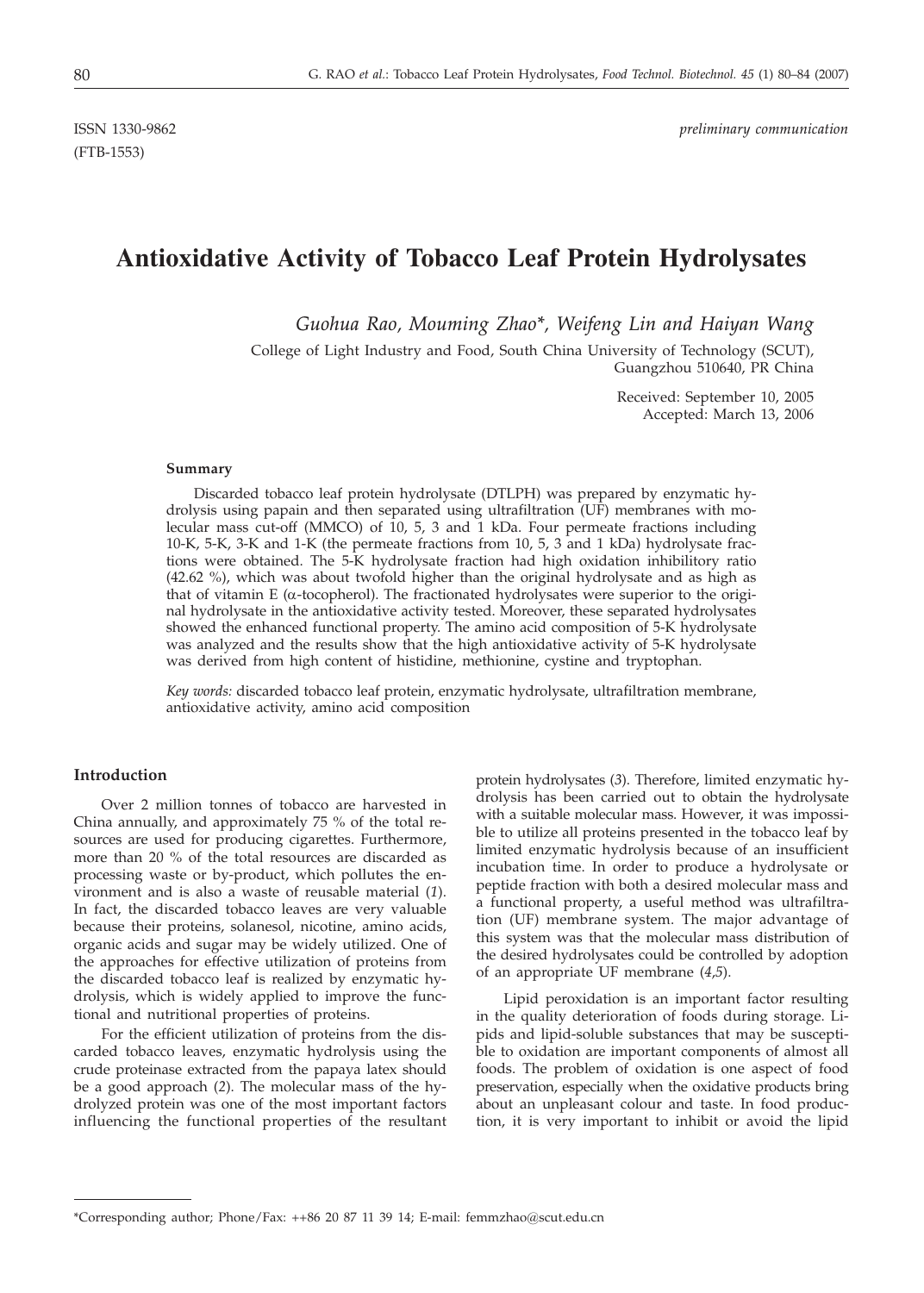peroxidation in food during processing and storage (*6*). Recently, investigations of antioxidants on resolving lipid peroxidation have been reported. Hydrolyzed proteins from many animal and plant sources, individual peptides and amino acids have been found to possess antioxidant activity. A great number of yeast and soybean protein hydrolysates were used to inhibit the oxidation of corn oil (*7,8*). Some amino acids were reported as having strong antioxidant activity in linoleic acid and methyl linoleate model systems (*9*). It was found in a previous study (*10*) that the content of amino acids in tobacco leaf protein was abundant, so DTLPH was probably a potential antioxidant.

In the present study, the fractions of the hydrolysate of the discarded tobacco leaf protein using UF membranes were described. The characterization of the separated fractions with antioxidative activity was carried out. Molecular mass distribution of the desired hydrolysates was studied by HPLC system, and amino acid composition of the desired hydrolysates was analyzed.

## **Materials and Methods**

## *Materials*

The discarded tobacco leaf protein was extracted from discarded tobacco leaf in two stages. The first stage: the tobacco leaf/water ratio of 1:17, 60 °C, pH=8.0; ground twice. The second stage: extraction was carried out under optimal conditions: 60 °C, pH=8.0, 60 min; extracted three times with agitation; the conditions of depositing protein using an acid were: pH=3.0, 4 °C and 8 h. The extraction rate reached 86.62 % under the optimal conditions (data not shown). The discarded tobacco leaf protein mixture was composed of 60.36 % of water and 39.64 % of solids (28.12 % of protein and 11.52 % of cellulose). Papain (from papaya latex,  $4.0\times10^5$  U/g) was purchased from Guangzhou Enzyme Co. Ltd., PR China. Thiobarbituric acid (TBA) and linoleic acid for the measurement of antioxidative activity were purchased from Sigma. The standard used contained the following protein fractions: cytochrome C (*M<sub>r</sub>*=12 400 Da), aprotinin (*M*r=6500 Da), bacitracin (*M*r=1400 Da) and methionine (*M*r=556 Da). All other chemicals used were of analytical grade.

#### *Preparation of DTLPH*

According to an enzyme/substrate ratio of 1:100 (by mass), 5 % of substrate (dry mass basis of the protein attached to discarded tobacco leaf) in 10 L of phosphate buffer (pH=6.0) and papain were mixed. The mixture was incubated for 6 h at 50 °C with stirring and then heated in a boiling water bath for 15 min to inactivate the enzyme at 100 °C. DTLPH was then rapidly cooled to room temperature in the ice bath. One of the resulting solutions was set aside for measurement of antioxidative activity and the other was first passed through the 10 kDa molecular mass cut-off (10-K MMCO) membrane. The ultrafiltration system (Minitan™ System) and membranes for the fractionations of each hydrolysate were purchased from Millipore. A portion of the solution was removed immediately and the filtrate was then pumped through 5-, 3-, and 1-K MMCO membranes in order to

decrease pore size. The respective permeate passed through each membrane and the 10-K DTLPH (permeate from 10 kDa MMCO), 5-K DTLPH (permeate from 5 kDa MMCO), 3-K DTLPH (permeate from 3 kDa MMCO), and 1-K DTLPH (permeate from 1 kDa MMCO) were freeze- -dried.

## *Molecular mass distribution profile*

Molecular mass distributions of the hydrolysates were determined by the gel permeation chromatography (GPC) using an HPLC system (Waters 1525 Binary HPLC Pump, Waters 2487 Dual λ Absorbance Detector). GPC column (Protein-Pak 60) (7.8 mm i.d. $\times$ 30 cm, 60 Å) was connected in series. The hydrolysates were separated at room temperature under isocratic conditions (0.05 mol/L Tris- -HCl buffer, pH=7.2) and monitored at 220 nm and flow rate of 0.7 mL/min. Normal curve equation of molecular mass was as follows:

$$
M_{r}(Ig)=5.434-0.159 \cdot t \ (R^{2}=0.999) \qquad \qquad /1/
$$

where  $M_r$  is molecular mass and  $t$  is retention time.

#### *Antioxidative activity*

Antioxidative activity was determined by the thiobarbituric acid (TBA) assay with an aliquot of the oxidized linoleic acid solution. The oxidation of linoleic acid was conducted as described by Osawa and Namiki (*11*) with slight modifications. A volume of 0.2 mL of the sample of linoleic acid was added to a 30-mL test tube, and diluted with 10 mL of absolute alcohol and 10 mL of 50 mmol/L phosphate buffer (pH=7.0). Each sample (2 mg) was added to the mixed solution and the total volume was adjusted to 25 mL with distilled water. The mixture was incubated in the dark at 40 °C for 6 days. TBA assay was carried out as described by Ohkawa *et al*. (*12*) and Stocks and Domandy (*13*) on the 6th day with some modifications. The solution containing 0.8 mL of water, 0.2 mL of 8.1 % SDS and 1.5 mL of 20 % acetic acid solution was adjusted to pH=3.5 with 10 M NaOH and 1.5 mL of 0.8 % TBA. A total of 50 mL of the oxidized linoleic acid solution was added to the mixture and incubated at 5 °C for 1 h, and then heated at 100 °C for 1 h. The concentration of red pigment was estimated by absorbance at 535 nm. The result was expressed as the oxidation inhibitory ratio for linoleic acid and compared to  $\alpha$ -tocopherol.

#### *Amino acid composition analysis*

Amino acids were analyzed by HPLC system using the method of Lindroth and Mopper, according to Ingalls *et al.* (14). A Pico-Tag™ column (3.9 mm i.d.×15 cm) equipped with a guard column was eluted at a flow rate of 1.0 mL/min and 38 °C. A binary gradient of 0.05 M sodium acetate ( $pH=5.7$ ), 5 % THF (eluant A) and methanol (eluant B) was used, increasing from 22 to 50 % B in 20 min, then to 100 % B in 10 min. OPA-derivatized amino acids were detected at 254 nm and identified by comparison with retention time of authentic standards, amino acid identifications were verified in a few samples by GC-MS. Aspartic acid and glutamic acid measurements included the hydrolysis products of asparagine and glutamine.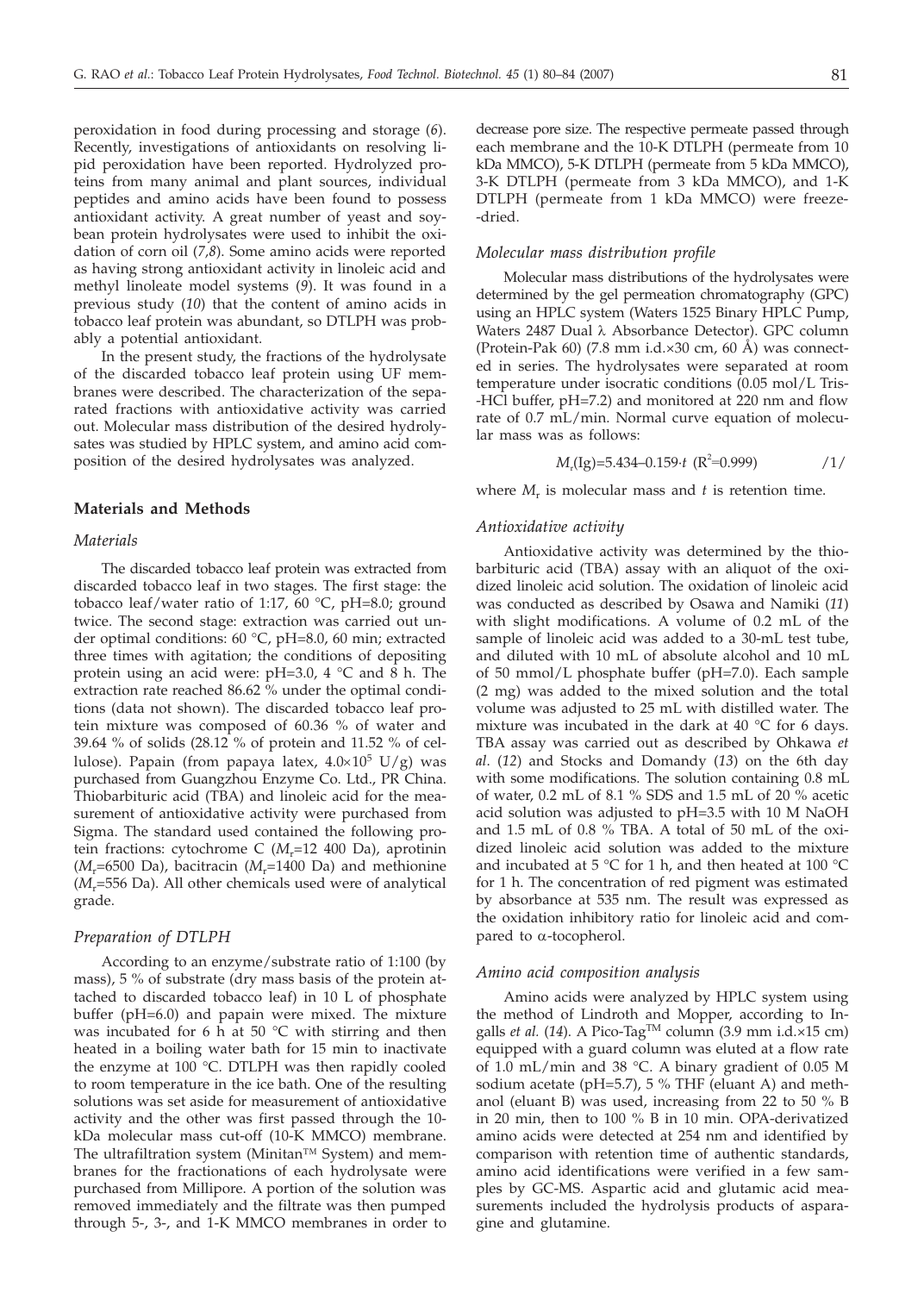# *Statistical analysis*

Microcal Origin ver. 6.1 software (Microcal software, Northampton, USA) was used for statistical analysis of means and standard deviations. Duncan's multiple range test (p<0.05) using SAS procedures (Release 6.08, SAS Institute Inc., Cary, NC, USA) was used to detect significant difference in different mean values.

# **Results and Discussion**

## *Molecular mass distribution of DTLPH*

Recently, HPLC system has been used widely in the separation of the proteins and polypeptides. This way of purification also had a great potential value in the early stages of peptide purification (*15*). In this study, HPLC system was used to separate peptides of DTLPH. The analysis of this hydrolysate was performed by the HPLC system (Fig. 1, Table 1). The hydrolysate had seven fractions and the molecular mass distribution was less than 10 000 Da. In these seven fractions, the fraction of 3436 Da was the major peak and the peak area was 46.29 % of the total fractions (Fig. 1, Table 1).

Table 1. Molecular mass distribution of DTLPH

| Fraction | Retention<br>time/min | Peak area/% | $M_r/Da$ |
|----------|-----------------------|-------------|----------|
| 1        | 9.230                 | 15.20       | 9256     |
| 2        | 9.907                 | 10.80       | 7224     |
| 3        | 10.446                | 14.74       | 5930     |
| 4        | 11.078                | 7.29        | 4705     |
| 5        | 11.649                | 4.43        | 3818     |
| 6        | 11.937                | 46.29       | 3436     |
| 7        | 14.810                | 1.25        | 1200     |
|          |                       |             |          |

## *Antioxidative activity of DTLPH*

Only a few reports on the antioxidative effect of amino acids have been published. Different composition of amino acids showed different degree of antioxidative activity (*16*). However, all amino acids showed antioxidative activity in some systems, which probably reflected the antioxidative nature of the  $NH<sub>3</sub>R$  group (17). The use of a protein or a hydrolysate for the improvement of the antioxidative activity in functional material fields might be more practical than the use of amino acids, because proteins and enzymatic hydrolysates had many other functional properties. Soybean protein hydrolysates obviously had antioxidative effects (*18–20*).

In the present study, DTLPH was separated by using four kinds of UF membranes (10-, 5-, 3- and 1-kDa MMCO membranes) according to the molecular size, and four kinds of permeates (10-, 5-, 3- and 1-K hydrolysates) were obtained. The oxidation inhibitory ratio of the four hydrolysate fractions derived from DTLPH was compared to the original hydrolysate and  $\alpha$ -tocopherol, which had been widely used as a natural antioxidative agent. Obviously, the 5-K hydrolysate possessed the most effective antioxidative activity and showed about twofold higher activity than the original hydrolysate (Fig. 2). The activity was nearly as high as that of  $\alpha$ -tocopherol.

DTLPH produced after the hydrolysis for 6 h with papain showed the highest activity, which decreased with reaction time (data not shown). The strongest activity (42.62 %) of oxidation inhibitory ratio was obtained in the fraction of 5-K hydrolysate. These results indicate that the antioxidative activity of proteins or peptides depended on their molecular mass.



**Fig. 1.** Molecular mass distribution profile of DTLPH. It was fractionated depending on the molecular mass of peptides. The resultant hydrolysate was separated on high performance gel permeation with the GPC column (GPC 7.8 mm i.d.×30 cm), connected in series. The standard used contained the following protein fractions: cytochrome C ( $M_r$ =12 400 Da), aprotinin ( $M_r$ =6500 Da), bacitracin ( $M_r$ =1400 Da) and methionine ( $M_r$ =556 Da)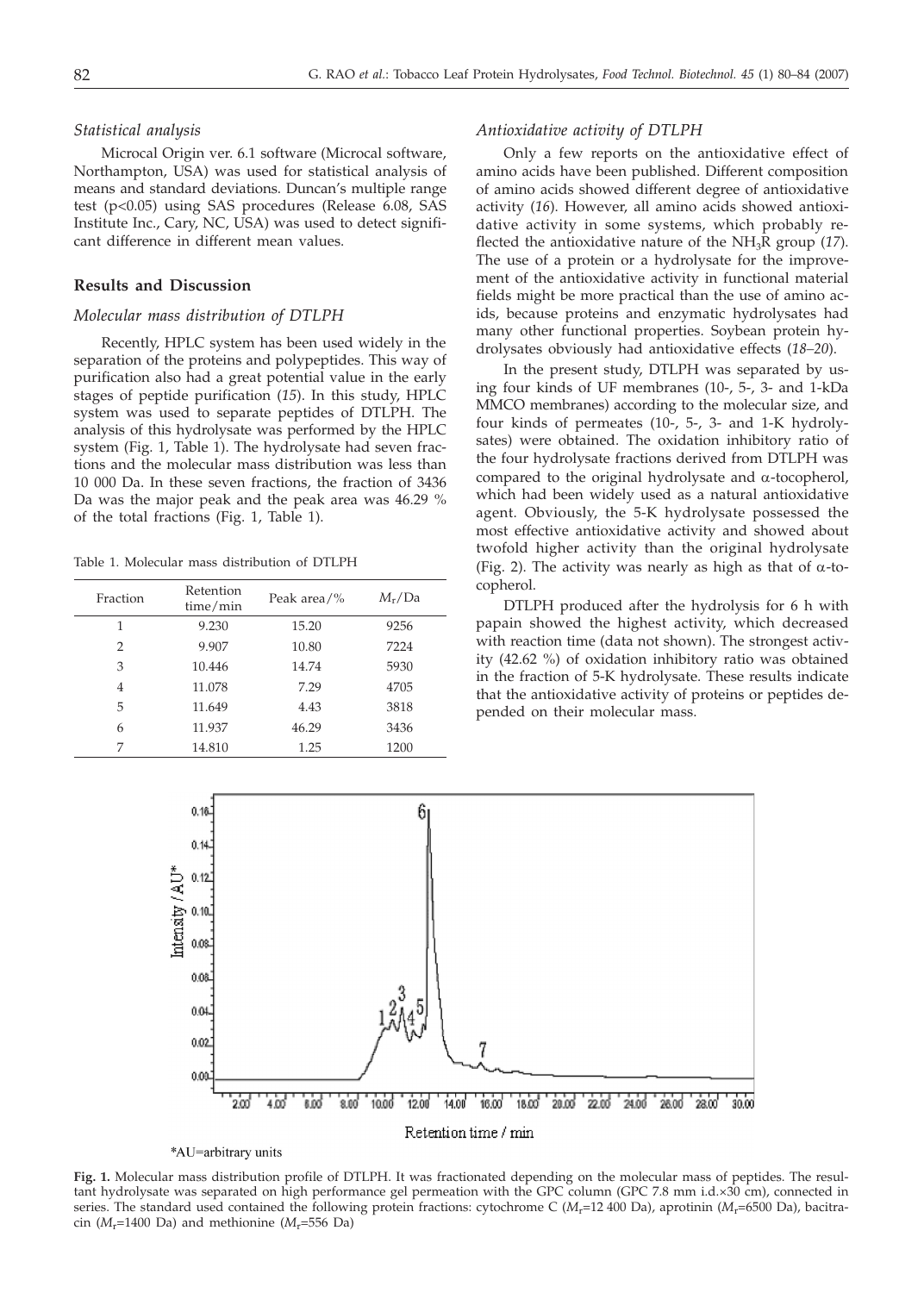

**Fig. 2.** Oxidation inhibitory ratio of DTLPH was determined by TBA method in linoleic acid oxidation system. Oxidation inhibitory ratio was determined on the 6th day. Vitamin E:  $\alpha$ -tocopherol; original: original hydrolysate; 10-K: 10-K DTLPH (permeate from 10 kDa MMCO); 5-K: 5-K DTLPH (permeate from 5 kDa MMCO); 3-K: 3-K DTLPH (permeate from 3 kDa MMCO); 1-K: 1-K DTLPH (permeate from 1 kDa MMCO). The values are the means of at least two determinations

# *Molecular mass profile of 5-K hydrolysate*

The pattern of the molecular mass distribution of 5-K hydrolysate was similar to that of the original hydrolysate, although the relative proportions of the peaks varied according to the MMCO size of the membrane used. The 5-K hydrolysate had a molecular mass distribution of less than 10 000 Da, and the major peak of 5-K hydrolysate was located at 3442 Da, which was the highest proportion (62.36 %). It showed that high antioxidative ability of 5-K hydrolysate was associated with the fraction of 3442 Da.

#### *Analysis of amino acid composition*

It was reported that tobacco leaf protein contained abundant amino acids, such as aspartic acid, glutamic acid, glycine, alanine, threonine and serine (*10*). In this paper, the peptide fractions isolated by UF membranes were analyzed on a Pico-Tag™ column (3.9 mm i.d.×15 cm) after HCl and NaOH hydrolyses, converting their amino acids into their PTC (phenylthiocarbamyl) derivatives (*21*).

Table 2 shows the amino acid composition of both original and 5-K hydrolysate. Amino acid abundance of original hydrolysate followed the order: glutamic acid, aspartic acid, arginine, leucine, proline, glycine,…, histidine, methionine, cystine. Amino acid abundance of 5-K hydrolysate followed the order: glutamic acid, aspartic acid, tryptophan, leucine, proline, arginine,…, alanine, methionine, cystine. The content of glutamic acid was the highest and the content of cystine was the lowest in all the amino acids of the original and 5-K hydrolysates. From Table 2 it can be seen that 5-K hydrolysate (3442 Da) had higher content of in histidine, methionine, cystine and tryptophan than the original hydrolysate.

The antioxidative effect of amino acids has been reported in recent studies, for example, tryptophan and histidine showed high activity, whereas glycine and alanine showed only weak activity, and methionine and cysteine had antioxidative effect in soybean oil (*22–25*). Uchida and Kawakishi (*26*) reported the antioxidative activity of

Table 2. The amino acid composition of DTLPH (mg/g protein)

| Amino acid                | $w$ (original<br>hydrolysate) | $w$ (5- $K$<br>hydrolysate) |
|---------------------------|-------------------------------|-----------------------------|
|                           | (mg/g)                        | (mg/g)                      |
| Aspartic acid + aspartine | 60.58                         | 49.52                       |
| Glutamic acid + glutamine | 98.56                         | 75.59                       |
| Serine                    | 45.30                         | 29.63                       |
| Glycine                   | 45.99                         | 29.15                       |
| Histidine                 | 14.93                         | 24.85                       |
| Arginine                  | 49.57                         | 39.56                       |
| Threonine                 | 41.39                         | 38.24                       |
| Alanine                   | 43.64                         | 8.10                        |
| Proline                   | 47.50                         | 40.06                       |
| Tyrosine                  | 37.62                         | 28.13                       |
| Valine                    | 39.00                         | 37.66                       |
| Methionine                | 3.73                          | 5.79                        |
| Cystine                   | 1.02                          | 1.86                        |
| Ileucine                  | 30.91                         | 25.45                       |
| Leucine                   | 48.12                         | 40.90                       |
| Tryptophan                | 26.19                         | 47.94                       |
| Phenylalanine             | 36.09                         | 22.71                       |
| Lysine                    | 32.92                         | 25.11                       |

histidine-containing peptide, and showed that this peptide had a higher activity because the imidazole ring of histidine probably contributed to the chelating ability and the lipid radical-trapping ability. In this study, antioxidative effect of 5-K hydrolysate was higher than that of the original hydrolysate, as high as that of  $\alpha$ -tocopherol (Fig. 2), primarily because of the higher content of bioactive amino acids (*22–25*), such as histidine, methionine, cystine and tryptophan (Table 2). Consequently, DTLPH could be widely used in food industry as a potential natural antioxidant.

## **Conclusions**

The discarded tobacco leaf resources could be utilized in enzymatic hydrolysis, which has been widely applied to improve the functional and nutritional properties of proteins. Discarded tobacco leaf protein hydrolysate could be separated by using UF membranes instead of chromatographic processing. The hydrolysates separated using UF membranes showed some advantages including mass production of the desirable fractions and enhancement of some functionalities in comparison with the original hydrolysate, together with simplification of the separation process and reduction in the cost of production compared to chromatographic processing. The 5-K DTLPH showed high antioxidative activity and the fractionated hydrolysates were superior to the original non-separated hydrolysate. Moreover, antioxidative activity was associated with molecular mass. The analysis of amino acid composition implied some potential bioactivities of peptides. In this case, 5-K DTLPH exhibited high antioxidative activity due to the high content of histidine, methionine, cystine and tryptophan. As a potential natural antioxidant, it is expected to be used in the food processing.